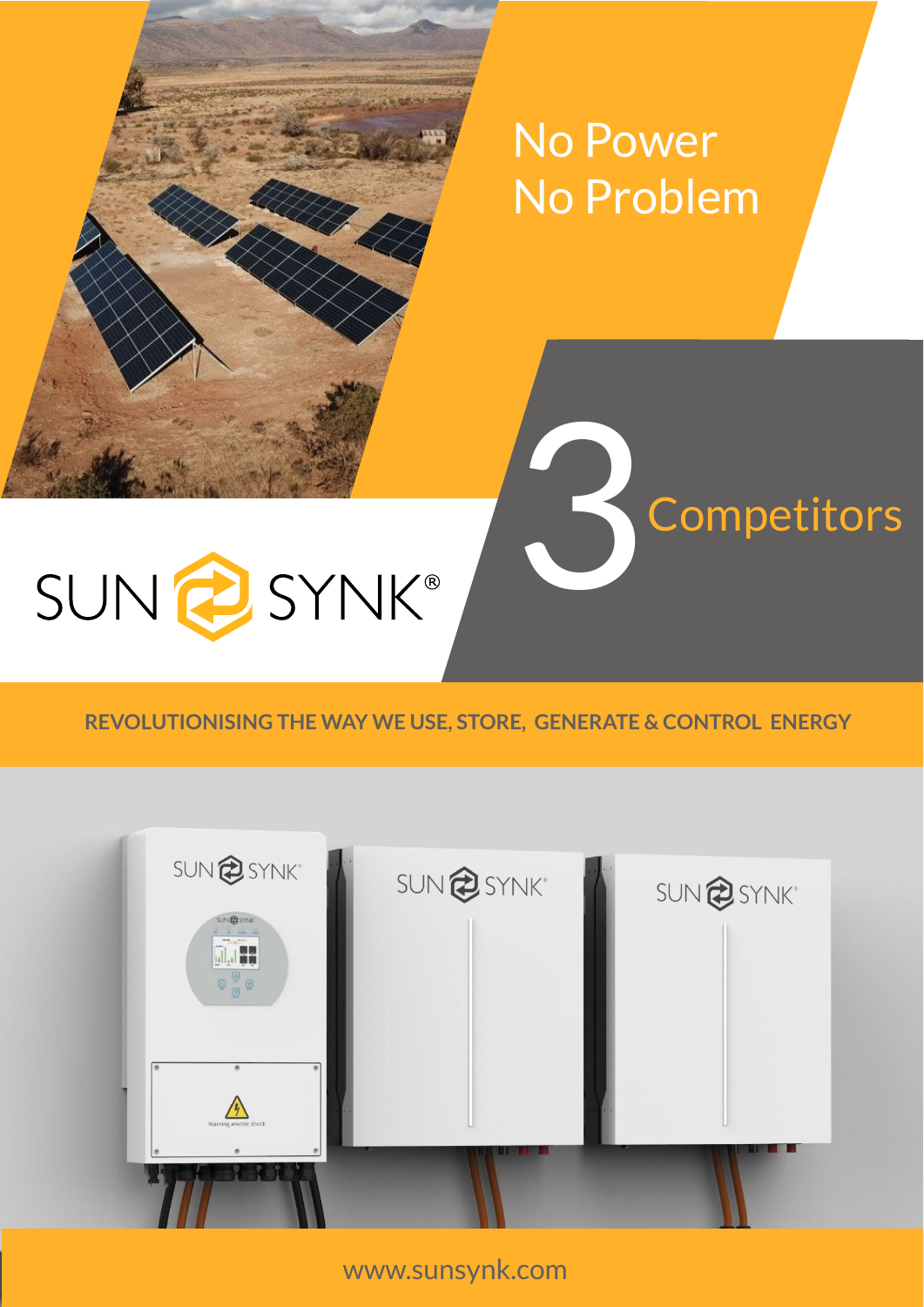#### Comparison

There are a number of inverter products on the market and it can be hard to see where the differences lie. Below we have compiled a comparison with some of the major hybrid inverter brands out there so you can better understand the strengths and weaknesses of the major inverter brands.

|                                              | <b>SUNSYNK</b>                           | <b>SOLAR</b><br><b>EDGE</b> | <b>TESLA</b>               | <b>ENPHASE</b>             | <b>SMA</b>                  |
|----------------------------------------------|------------------------------------------|-----------------------------|----------------------------|----------------------------|-----------------------------|
| Easy to<br><b>Install</b>                    | $\left\lfloor \mathcal{A} \right\rfloor$ | $\left(\mathcal{N}\right)$  | $\left[\mathbf{x}\right]$  | $\bigcup$                  | $\sqrt{2}$                  |
| Amazing<br><b>Customer</b><br><b>Support</b> | $\left(\mathcal{A}\right)$               | $\boldsymbol{\mathcal{X}}$  | $\boldsymbol{\mathsf{X}}$  | $\left(\mathcal{N}\right)$ | $\sqrt{2}$                  |
| <b>Great</b><br><b>Value</b>                 |                                          | X                           | $\bm{\chi}$                | $\bm{\chi}$                | $\boldsymbol{\mathcal{X}}$  |
| <b>Proprietary</b><br><b>Technology</b>      | $\left(\mathcal{N}\right)$               | $\left \mathcal{A}\right $  | $\left(\mathcal{N}\right)$ | $\mathcal{A}$              | $\mathcal{A}$               |
| <b>Versatile</b><br><b>System</b>            | $\sqrt{}$                                | X                           | X                          | X                          | X                           |
| Generator<br><b>Charging</b>                 | $\mathcal{A}^{\top}$                     | X                           | $\bm{\mathsf{X}}$          | $\bm{x}$                   | $\mathcal{S}^{\mathcal{S}}$ |
| Colour<br><b>Touch</b><br>screen UI          |                                          | X                           | X                          | X                          | $\bm{x}$                    |



No Power No Problem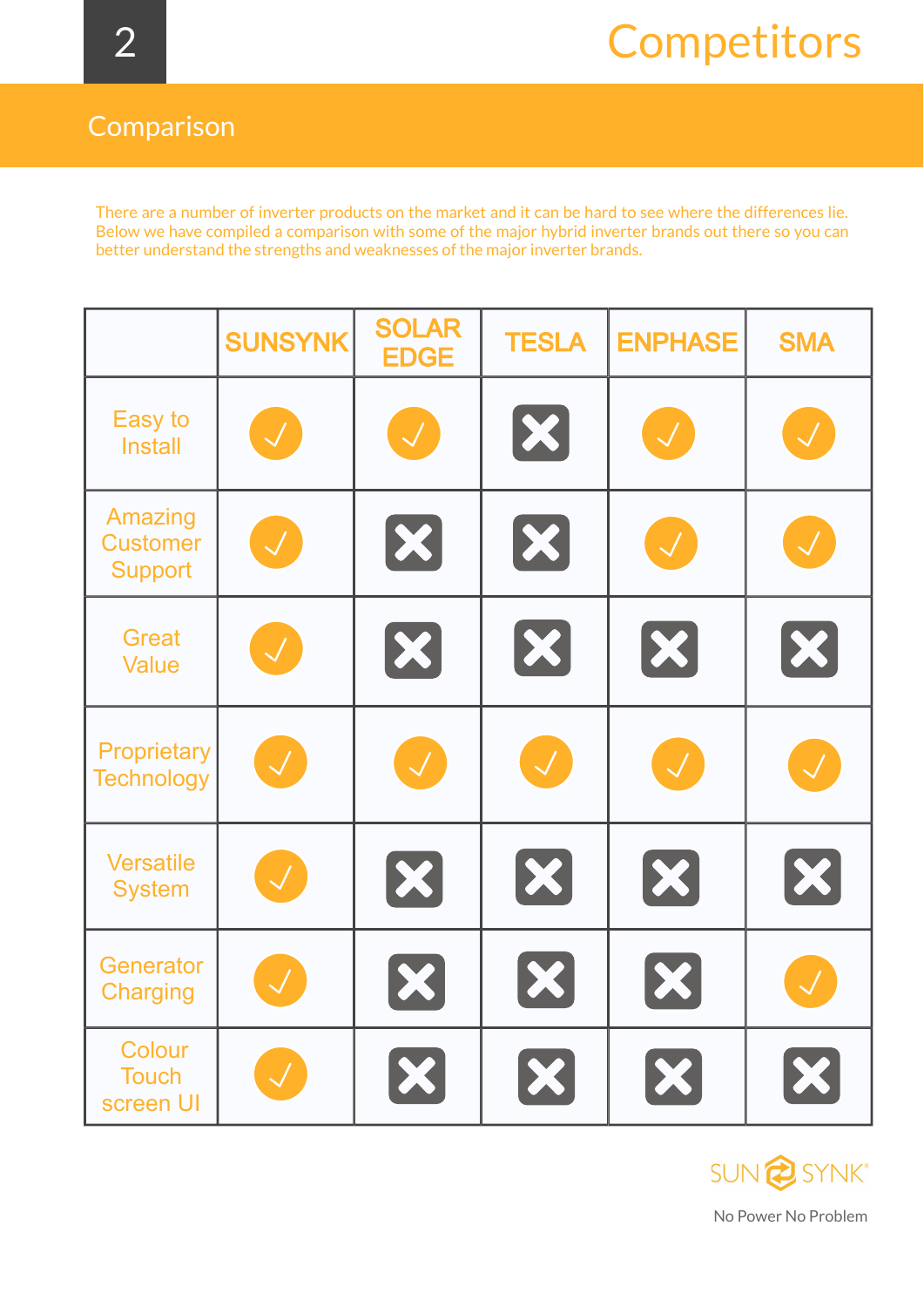### Comparison - Entry-Level

|                                              | <b>SUNSYNK</b><br>3.6 / 7.1 KW | <b>GIVENERGY</b><br><b>3.6KW</b> | <b>SOLAX X1-</b><br><b>HYBRID-3.7T</b> | <b>SOLIS RHI-</b><br>3.6K-48ES-5G |
|----------------------------------------------|--------------------------------|----------------------------------|----------------------------------------|-----------------------------------|
| <b>AC Output</b><br><b>Power</b>             | 3.6kW                          | 3.68kW                           | 3.68kW                                 | 3.68kW                            |
| <b>Parallel</b>                              | $\mathcal{A}^{\mathcal{A}}$    | $\boldsymbol{\mathsf{X}}$        | $\mathcal{A}^{\mathcal{C}}$            | $ \boldsymbol{\mathsf{X}} $       |
| <b>Bi-directional</b>                        | $\mathcal{A}$                  | $\mathcal{L}$                    | $\mathcal{A}$                          | <b>All</b>                        |
| <b>Colour LCD</b>                            | $\mathcal{A}$                  | $\left[\infty\right]$            | $\left[\infty\right]$                  | $\mathcal{A}^+$                   |
| <b>Touch Screen</b>                          |                                | $ \boldsymbol{\varkappa} $       | X                                      | X                                 |
| <b>Power Export</b><br>Control               |                                | X                                | $\bigvee$                              |                                   |
| <b>Battery Max.</b><br><b>Charg. Current</b> | <b>90A</b>                     | <b>50A</b>                       | <b>20A</b>                             | 62.5A                             |
| <b>LV System</b>                             |                                |                                  | $\boldsymbol{\mathsf{X}}$              |                                   |

3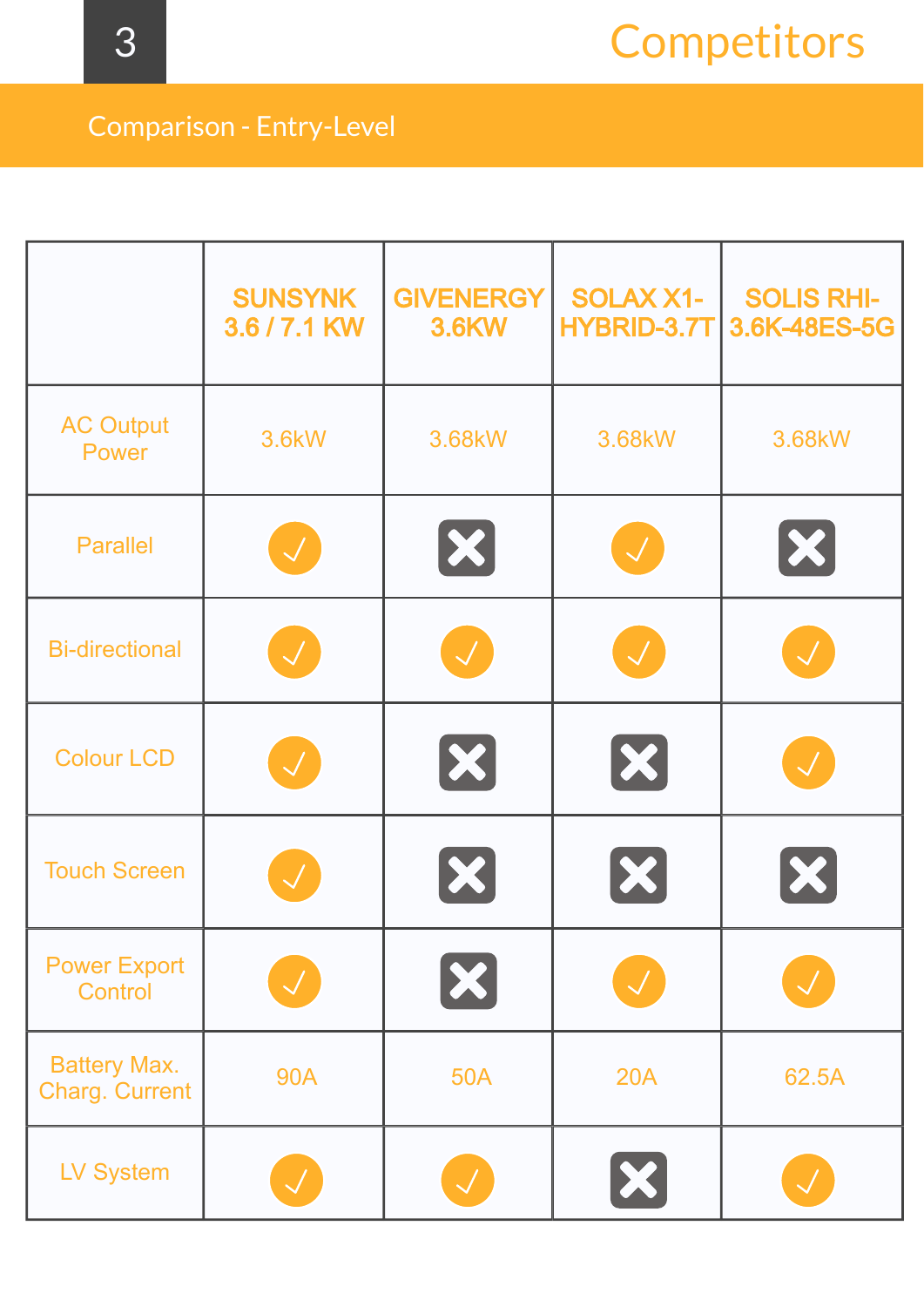### Comparison - Mid-Range

|                                              | <b>SUNSYNK</b><br><b>5.5 KW</b> | <b>GIVENERGY</b><br>5KW    | <b>SOLAX X1-</b><br><b>HYBRID-5.0T</b> | <b>SOLIS RHI-</b><br><b>5K-48ES-5G</b> |
|----------------------------------------------|---------------------------------|----------------------------|----------------------------------------|----------------------------------------|
| <b>AC Output</b><br><b>Power</b>             | 5kW                             | 5kW                        | 4.99kW                                 | 5kW                                    |
| <b>Parallel</b>                              | $\mathcal{A}^{\mathcal{C}}$     | $\boldsymbol{\mathcal{X}}$ | $\mathcal{A}^{\mathcal{C}}$            | $\vert\mathbf{x}\vert$                 |
| <b>Bi-directional</b>                        | $\mathcal{A}^{\prime}$          | $\mathcal{A}$              | $\mathcal{A}$                          | <b>NI</b>                              |
| <b>Colour LCD</b>                            | $\mathcal{A}^+$                 | $\left[\infty\right]$      | $\bm{\mathsf{X}}$                      | $\sqrt{}$                              |
| <b>Touch Screen</b>                          |                                 | X                          | X                                      | X                                      |
| <b>Power Export</b><br><b>Control</b>        |                                 | X                          | $\mathcal{A}$                          |                                        |
| <b>Battery Max.</b><br><b>Charg. Current</b> | <b>120A</b>                     | <b>50A</b>                 | <b>20A</b>                             | <b>100A</b>                            |
| <b>LV System</b>                             |                                 |                            | $\boldsymbol{\mathsf{X}}$              |                                        |

4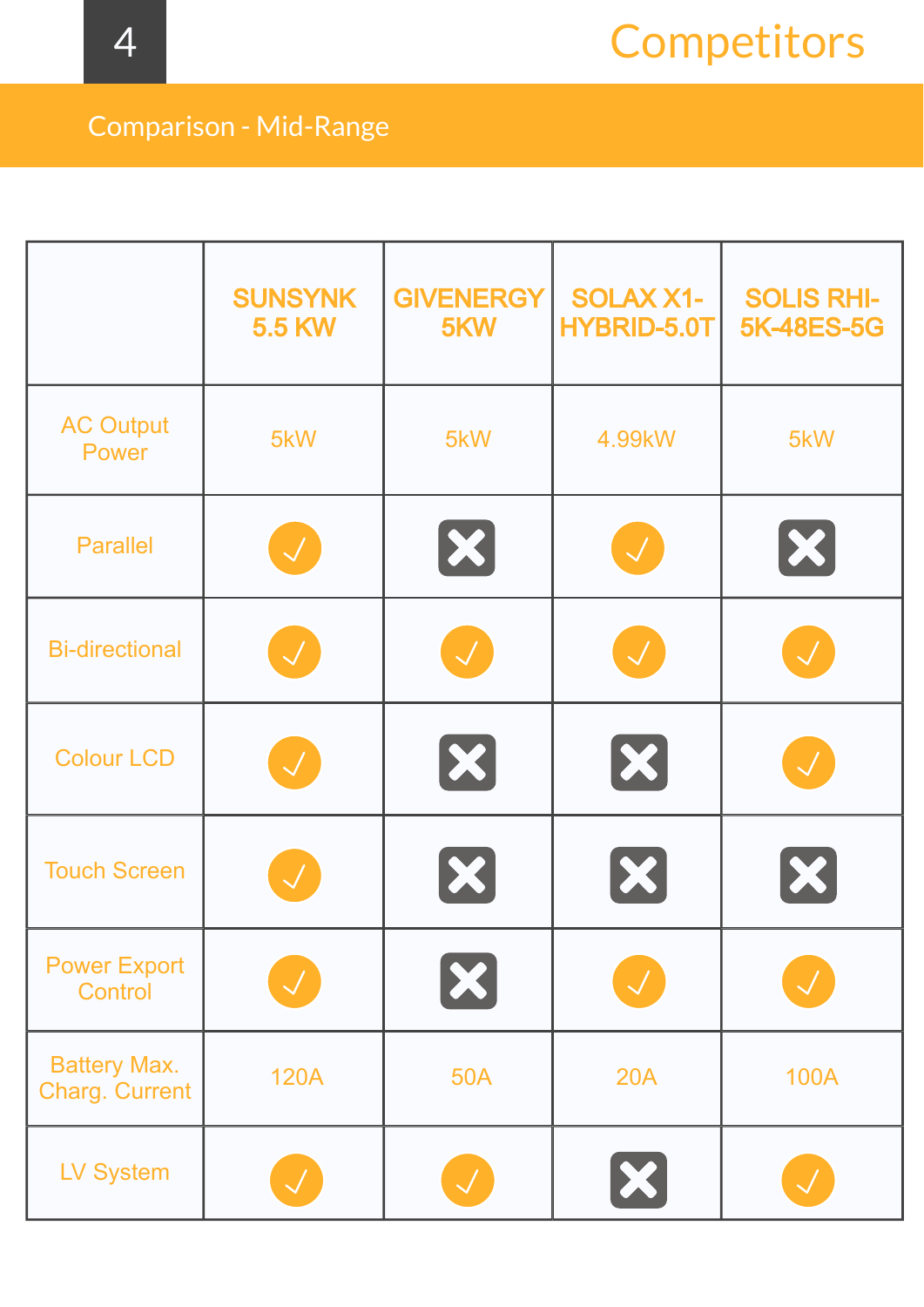### Comparison - High-Level

|                                              | <b>SUNSYNK</b><br><b>8.8 KW</b><br><b>SINGLE</b><br><b>PHASE</b> | <b>SOLAX X3-</b><br><b>HYBRID-8.0T</b><br><b>THREE-</b><br><b>PHASE</b> | <b>SUNSYNK</b><br><b>12 KW</b><br><b>THREE-</b><br><b>PHASE</b> | <b>SOLAREDGE</b><br><b>THREE-</b><br><b>PHASE</b><br><b>SE10K-RWS</b> |
|----------------------------------------------|------------------------------------------------------------------|-------------------------------------------------------------------------|-----------------------------------------------------------------|-----------------------------------------------------------------------|
| <b>AC Output</b><br>Power                    | 8kW                                                              | 8kW                                                                     | 12kW                                                            | 10 <sub>k</sub> W                                                     |
| <b>Parallel</b>                              | $\sqrt{2}$                                                       | X                                                                       | $\left \mathcal{N}\right $                                      | $\boldsymbol{\mathcal{X}}$                                            |
| <b>Bi-directional</b>                        | $\sqrt{2}$                                                       |                                                                         | $\sqrt{2}$                                                      | $\mathcal{A}$                                                         |
| <b>Colour LCD</b>                            | $\sqrt{2}$                                                       | X                                                                       | $\sqrt{2}$                                                      | X                                                                     |
| <b>Touch Screen</b>                          | $\sqrt{}$                                                        |                                                                         | $\mathcal{J}$                                                   |                                                                       |
| <b>Power Export</b><br><b>Control</b>        |                                                                  |                                                                         | $\mathcal{A}^+$                                                 | $\left[\mathbf{x}\right]$                                             |
| <b>Battery Max.</b><br><b>Charg. Current</b> | <b>190A</b>                                                      | <b>25A</b>                                                              | <b>240A</b>                                                     | <b>130A</b>                                                           |
| <b>LV System</b>                             |                                                                  | $\vert\mathbf{x}\vert$                                                  | $\mathcal{J}^-$                                                 |                                                                       |

5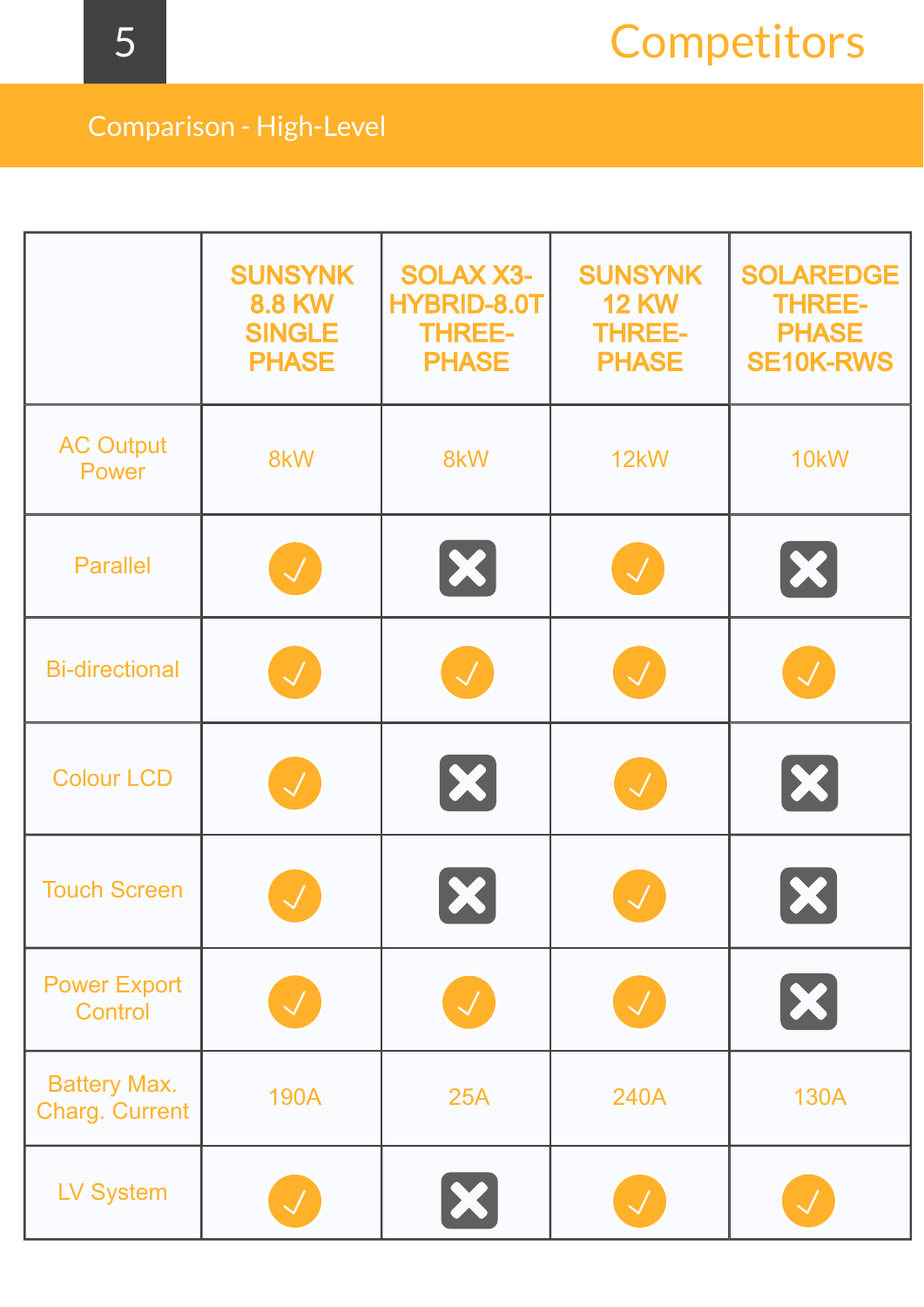When using inverter and energy storage products for uninterrupted power supply (UPS) systems, the highest priority is that when the power cuts, the transfer to stored power is not even noticeable. For some areas where UPS is required, a millisecond without power can be significant. The figure below shows how Sunsynk dramatically outperforms the other top brands.



#### Grid Failure UPS Transfer Time

Sunsynk has an incredible 4ms transfer time between grid power and stored power. This can be the difference between life and death.

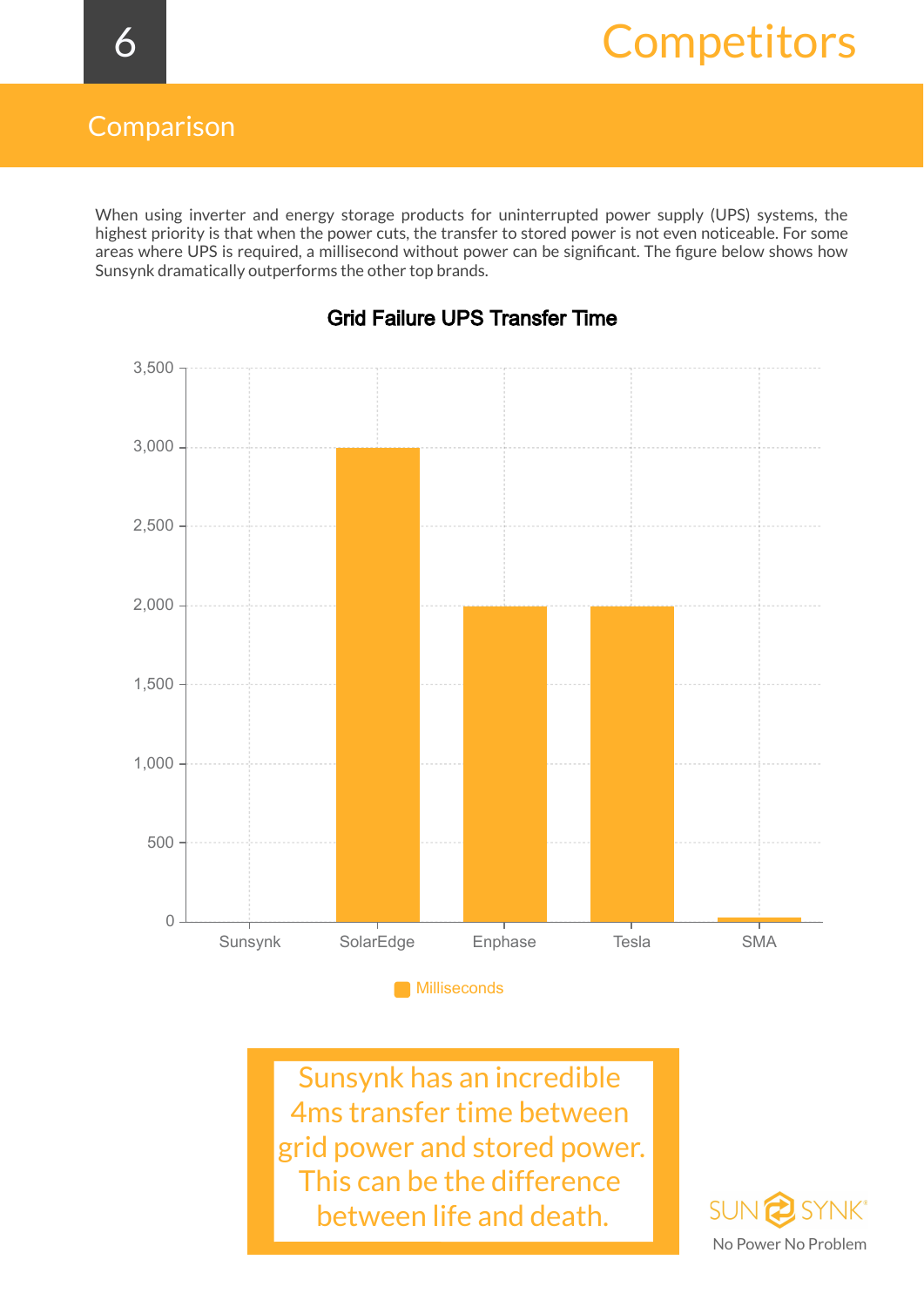#### Comparison

When using inverter and storage products as part of a system solar panels system, one core priority is that the transfer of energy is as efficient as possible. Even a slight percentual difference can make a huge difference in generation capacity when looked at over the entire lifetime of the system. We believe Sunsynk's superior technology where it counts really sets our products apart.



#### Solar panel to battery energy transfer efficiency at 65%

Sunsynk has an incredible 97.5% transfer efficiency between PV and the battery.

**SUN SYNK®** No Power No Problem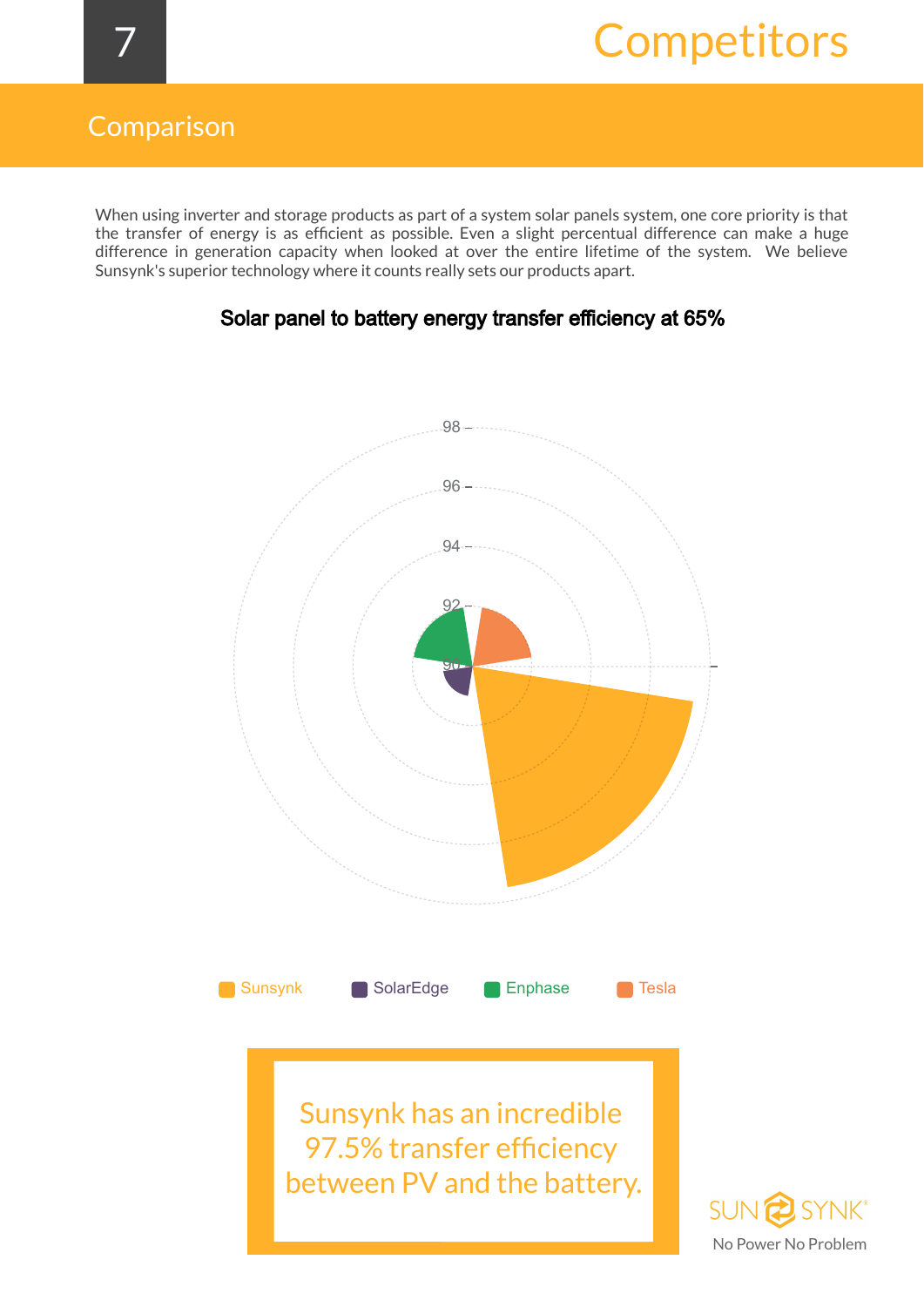" *Sunsynk is a welcomed and necessary Hybrid Inverter brand that is needed in South Africa. High quality and intelligent characteristics enable the consumer to have an Inverter ready for future changes in energy management without needing to replace hardware. Well engineered and backed by professionals. "*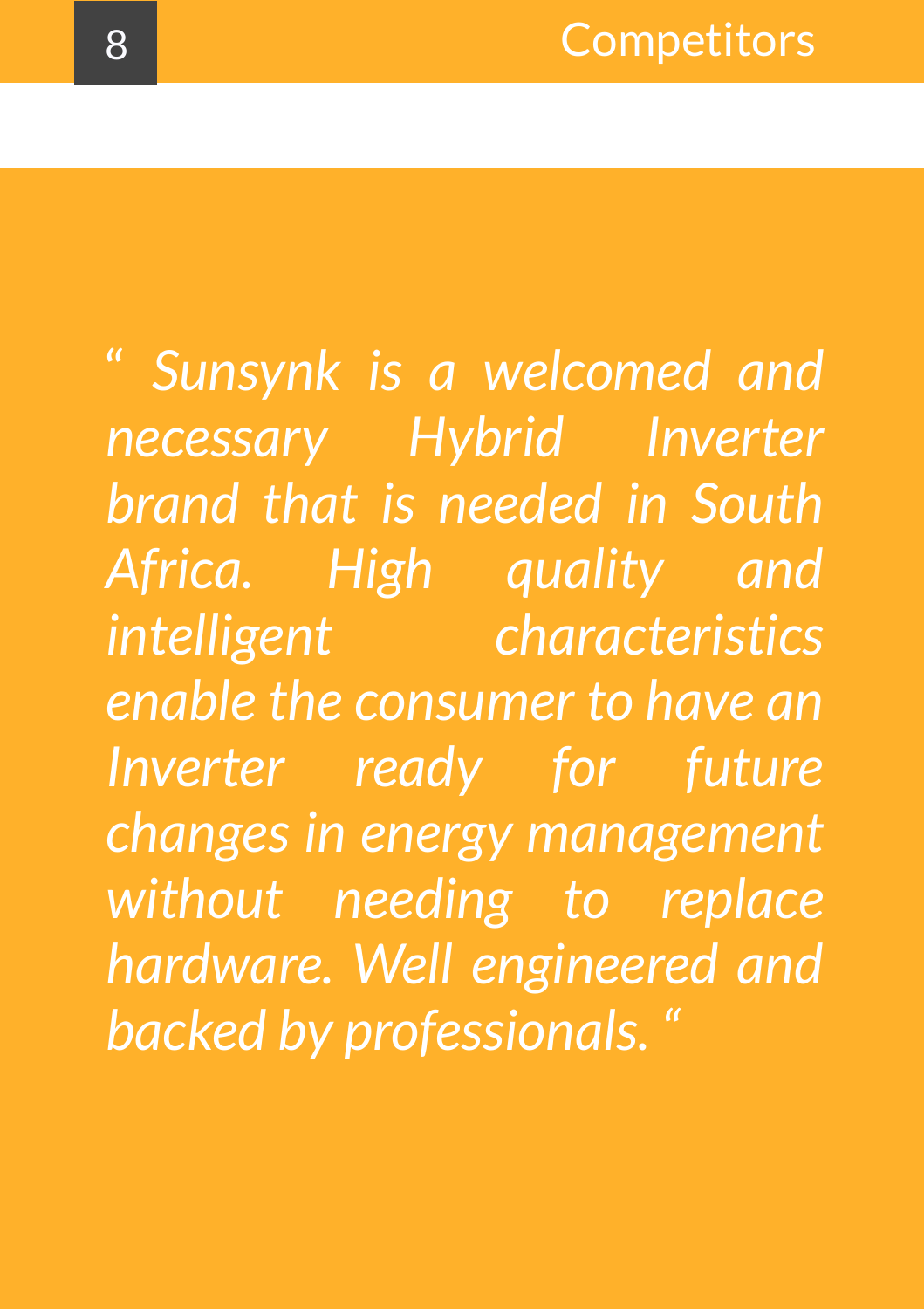#### Comparison

Choosing inverter and energy storage products is not just about storing the energy but also managing that energy. AC Load shedding technology means that the power is better managed and channelled more efficiently to the areas that really require it. This is another technology innovation from Sunsynk that clearly sets our product out from the other market leaders.



#### AC Load Shedding for TOU & Off Grid

Does the inverter have AC Load Shedding for TOU & Off Grid - YES or NO?

Sunsynk's superior R&D team has enabled our inverters to perform in ways our competitors cant.

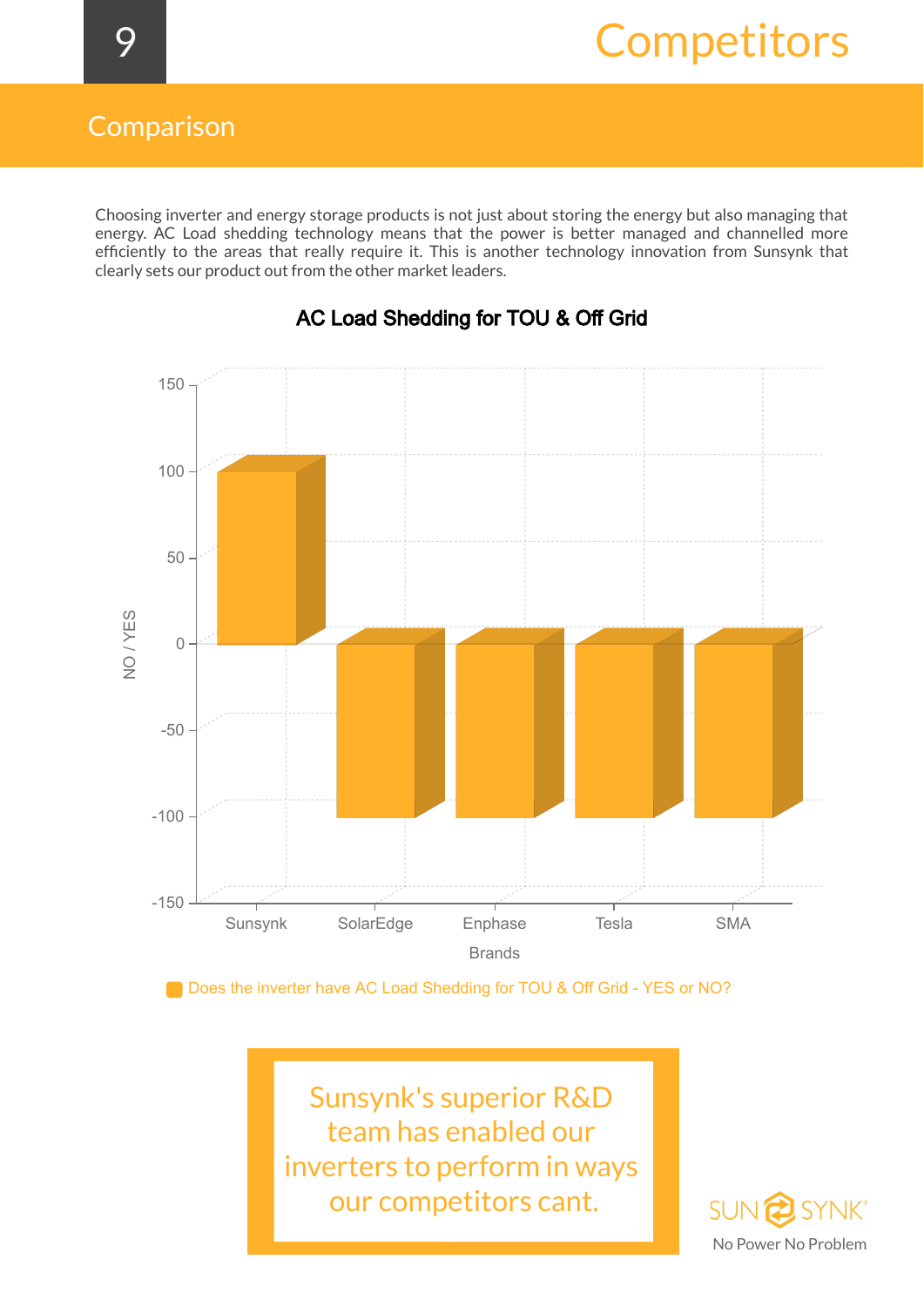*"It is by far the best Invertor we have used in the last two years. Just no problems and it gives you the leading edge over the rest. "*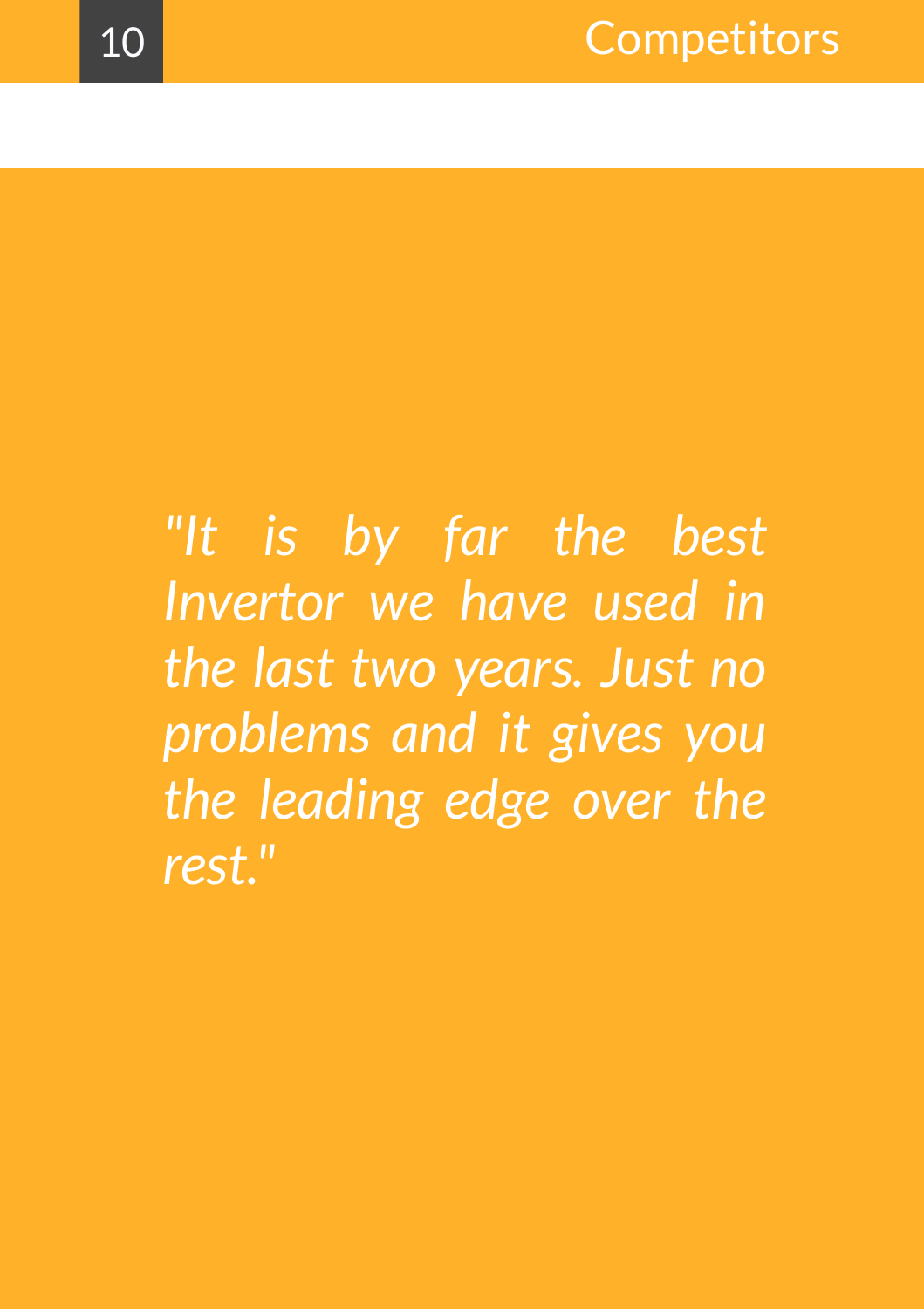#### Comparison

When using inverter and storage products as part of a system solar panels system, one core priority is that the transfer of energy is as efficient as possible. Even a slight percentual difference can make a huge difference in generation capacity when looked at over the entire lifetime of the system. We believe Sunsynk's superior technology where it counts really sets our products apart.



#### Solar panel to battery to AC percentage losses at 65%

No Power No Problem

**SYNK®**